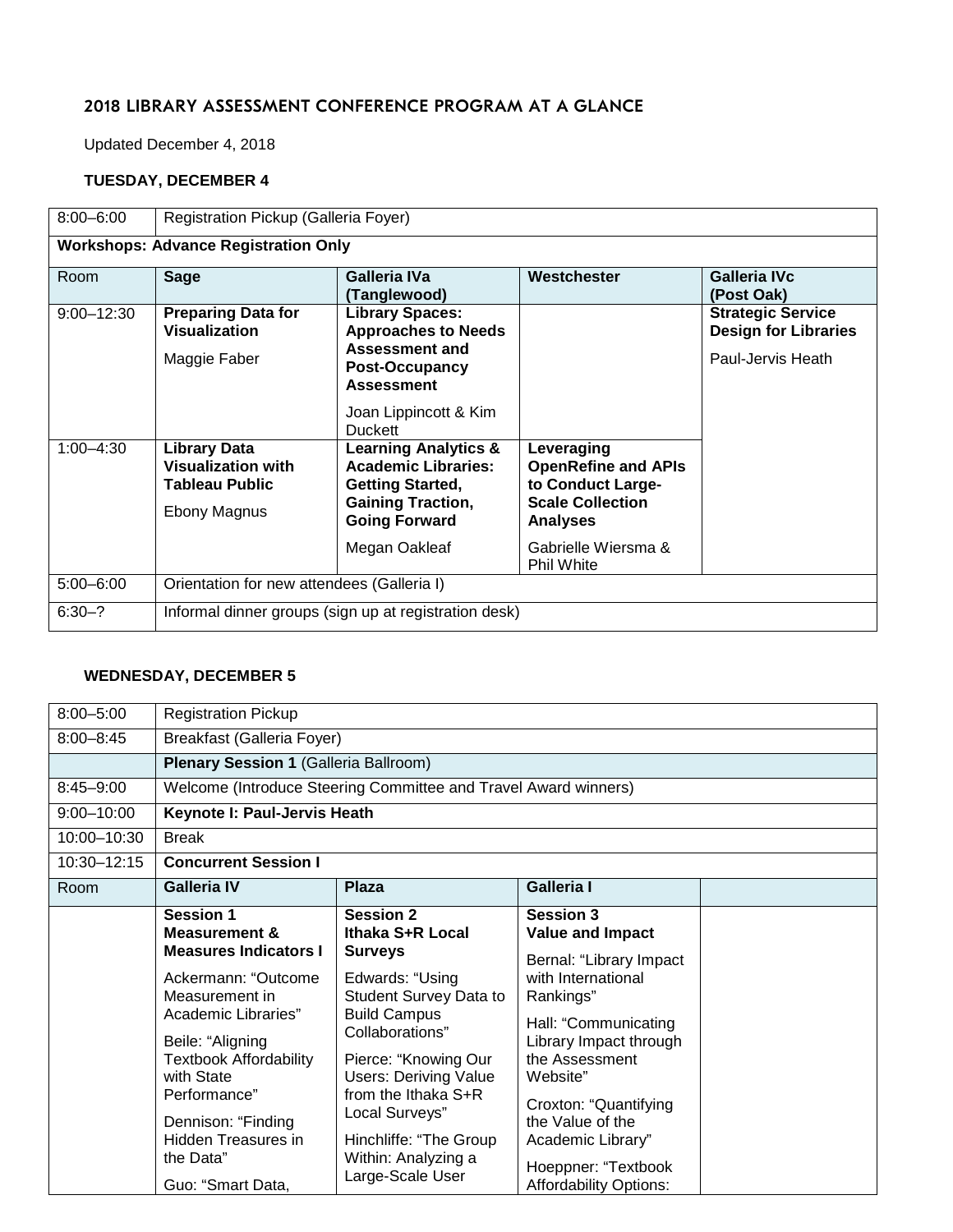|                             | Smart Library:<br>Assessing Implied<br>Value"<br>Steigerwald: "Do<br><b>Download Reports</b><br><b>Reliably Measure</b><br>Journal Usage?"<br>Wilson: "Data<br>Modelling and Why it<br>Matters"                                                                                                                                                                                                                    | Survey"<br>Rumble: "Assessing the<br>User Needs of STEM<br><b>Graduate Students"</b><br>Guhde: "Step Aside,<br>Tableau: The Pros and<br>Cons of Analyzing"<br>Munip: "Disseminating<br>Findings on User<br>Needs Across a Multi-<br>Campus Library<br>System"                                                                                                                                                                                                                                                                                                                                        | Assessing eBook<br>Purchase Models"<br>Killick: "The Continuing<br>Adventures of Library<br><b>Learning Analytics"</b><br>Robertshaw: "Impact<br>and Ethics: A Meta-<br>Analysis of Library<br>Impact Studies"                                                                                                                                                                                                                                                                        |                                                                                                                                                                                                                                                                                                                                                                                                                                                                                                                  |
|-----------------------------|--------------------------------------------------------------------------------------------------------------------------------------------------------------------------------------------------------------------------------------------------------------------------------------------------------------------------------------------------------------------------------------------------------------------|------------------------------------------------------------------------------------------------------------------------------------------------------------------------------------------------------------------------------------------------------------------------------------------------------------------------------------------------------------------------------------------------------------------------------------------------------------------------------------------------------------------------------------------------------------------------------------------------------|---------------------------------------------------------------------------------------------------------------------------------------------------------------------------------------------------------------------------------------------------------------------------------------------------------------------------------------------------------------------------------------------------------------------------------------------------------------------------------------|------------------------------------------------------------------------------------------------------------------------------------------------------------------------------------------------------------------------------------------------------------------------------------------------------------------------------------------------------------------------------------------------------------------------------------------------------------------------------------------------------------------|
| 12:45-1:45<br>$1:45 - 2:15$ | <b>Break</b>                                                                                                                                                                                                                                                                                                                                                                                                       |                                                                                                                                                                                                                                                                                                                                                                                                                                                                                                                                                                                                      | Seated Lunch, Library Assessment Career Achievement Awards (Galleria Ballroom)                                                                                                                                                                                                                                                                                                                                                                                                        |                                                                                                                                                                                                                                                                                                                                                                                                                                                                                                                  |
| $2:15 - 3:45$               | <b>Concurrent Session II</b>                                                                                                                                                                                                                                                                                                                                                                                       |                                                                                                                                                                                                                                                                                                                                                                                                                                                                                                                                                                                                      |                                                                                                                                                                                                                                                                                                                                                                                                                                                                                       |                                                                                                                                                                                                                                                                                                                                                                                                                                                                                                                  |
| Room                        | <b>Galleria II-III</b>                                                                                                                                                                                                                                                                                                                                                                                             | <b>Plaza</b>                                                                                                                                                                                                                                                                                                                                                                                                                                                                                                                                                                                         | <b>Galleria I</b>                                                                                                                                                                                                                                                                                                                                                                                                                                                                     | <b>Galleria IV</b>                                                                                                                                                                                                                                                                                                                                                                                                                                                                                               |
|                             | <b>Session 4</b><br>Space I<br>Beatty: "Assessing a<br>Graduate Commons in<br>the Library"<br>Fain: "Seating Our<br>Patrons: A Multi-Year<br>Approach"<br>Gerwig: "Headcounts<br>on Steroids: A<br>Lightweight Method"<br>Kong: "Developing the<br>Metrics to Assess the<br>Library's Active<br>Learning Spaces"<br><b>Puckett Rodgers:</b><br>"Participatory Data-<br>Gathering and<br><b>Community Building"</b> | <b>Session 5</b><br><b>Methods &amp; Tools I</b><br>Baker: "Using the<br>LibQUAL Survey to<br>Inform Strategic<br>Planning"<br>Bradham: "Impacting<br><b>Student Success: A</b><br><b>Practical Guide to</b><br>Assessing Library<br>Services at the<br><b>Community College</b><br>Level"<br>Chang: "Disparate Data<br>Sources: Assessing a<br>Library Program<br>Impact"<br>Pearce: "Qualifying for<br>Services: Investigating<br><b>Unmet Needs of</b><br>Qualitative<br>Researchers"<br>Wolff-Eisenberg:<br>"Community College<br>Libraries & Academic<br><b>Support for Student</b><br>Success" | <b>Session 6</b><br>Organizational<br><b>Issues I</b><br>Murphy: "The Career<br>Paths of Assessment<br>Librarians: An<br>Exploration of<br>Professional Growth"<br>Sassen: "Assessing the<br>Success of a Mentoring<br>Program"<br>Savage: "Obligations<br>and Intentions: An<br><b>Exploratory Study of</b><br>Indirect Cost Recovery"<br>Scalf: "Developing<br>Objective Criteria for<br>Promotion"<br>Young: "Meta-<br>Assessment: The ARL<br>Assessment<br>Framework in Practice" | <b>Session 7</b><br><b>Digital Libraries</b><br>Dinsmore: "Testing<br>Assumptions-Does<br><b>Enhancing Subject</b><br>Terms Increase Use"<br>Thompson: "Assessing<br>Transformation:<br>Findings from the<br><b>Measuring Reuse</b><br>Project"<br>Shorey: "Building the<br>Measuring Stick: A<br><b>Model for Continuous</b><br>Review"<br>Thompson: "Bringing<br>IRUS to the USA:<br>International<br>Collaborations"<br>Turner: "Launching the<br><b>Resource Repository</b><br>for Assessment<br>Librarians" |
| 4:00-5:00                   | <b>Affinity Meetings</b>                                                                                                                                                                                                                                                                                                                                                                                           |                                                                                                                                                                                                                                                                                                                                                                                                                                                                                                                                                                                                      |                                                                                                                                                                                                                                                                                                                                                                                                                                                                                       |                                                                                                                                                                                                                                                                                                                                                                                                                                                                                                                  |
|                             | Westchester                                                                                                                                                                                                                                                                                                                                                                                                        | <b>Sage</b>                                                                                                                                                                                                                                                                                                                                                                                                                                                                                                                                                                                          |                                                                                                                                                                                                                                                                                                                                                                                                                                                                                       |                                                                                                                                                                                                                                                                                                                                                                                                                                                                                                                  |
|                             | <b>LLAMA Assessment</b>                                                                                                                                                                                                                                                                                                                                                                                            | Big Ten                                                                                                                                                                                                                                                                                                                                                                                                                                                                                                                                                                                              |                                                                                                                                                                                                                                                                                                                                                                                                                                                                                       |                                                                                                                                                                                                                                                                                                                                                                                                                                                                                                                  |
| $6:00 - 8:00$               | Poster Session I and Reception (Woodway I)                                                                                                                                                                                                                                                                                                                                                                         |                                                                                                                                                                                                                                                                                                                                                                                                                                                                                                                                                                                                      |                                                                                                                                                                                                                                                                                                                                                                                                                                                                                       |                                                                                                                                                                                                                                                                                                                                                                                                                                                                                                                  |
| 8:00-10:00                  | Music and Dancing (Monarch)<br>Trivia (Plaza)                                                                                                                                                                                                                                                                                                                                                                      |                                                                                                                                                                                                                                                                                                                                                                                                                                                                                                                                                                                                      |                                                                                                                                                                                                                                                                                                                                                                                                                                                                                       |                                                                                                                                                                                                                                                                                                                                                                                                                                                                                                                  |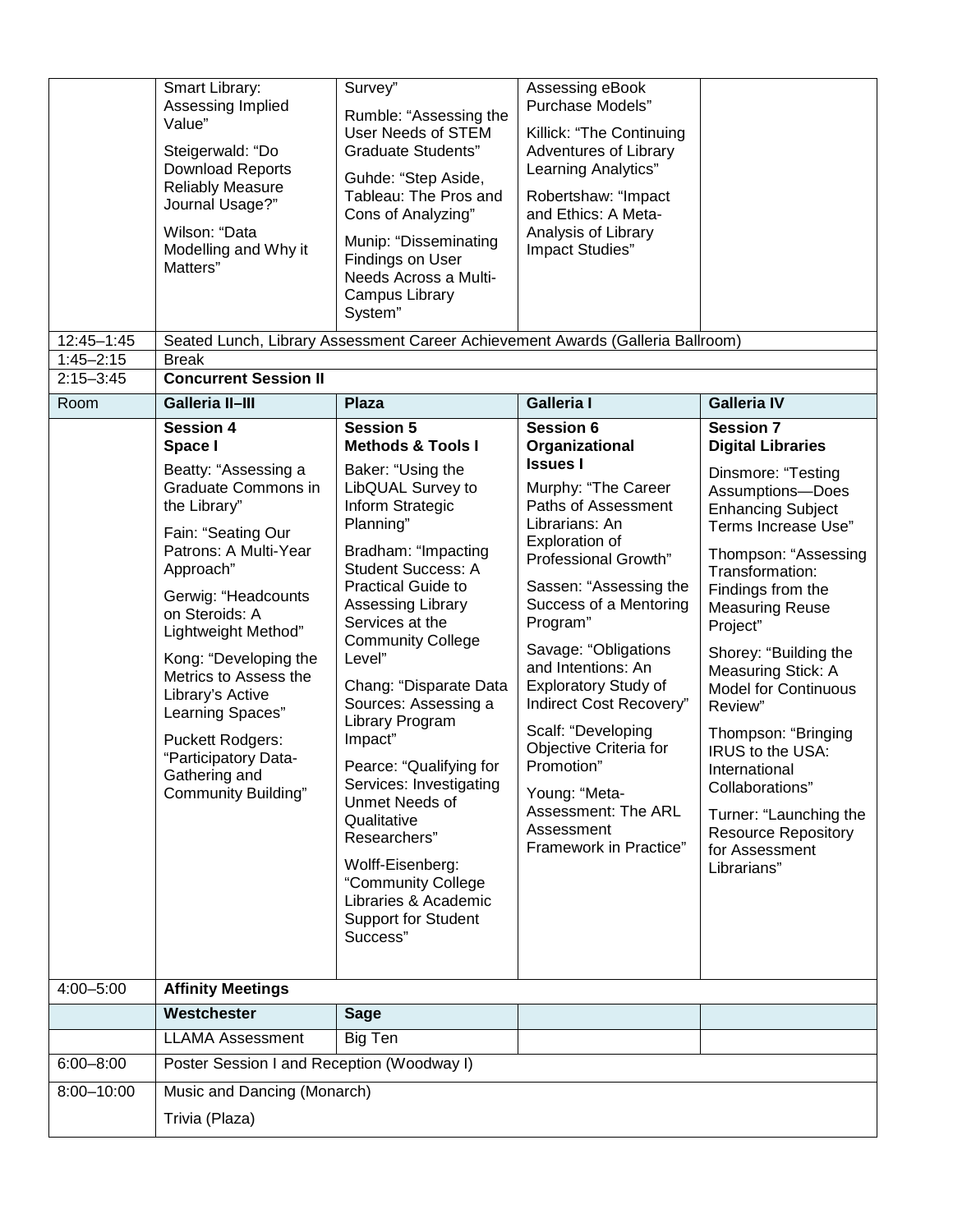### **THURSDAY, DECEMBER 6**

| $8:00 - 5:00$  | <b>Registration Pickup</b>                                                                                                           |                                                                                                                                          |                                                                                                                                                 |                                                                                                               |  |
|----------------|--------------------------------------------------------------------------------------------------------------------------------------|------------------------------------------------------------------------------------------------------------------------------------------|-------------------------------------------------------------------------------------------------------------------------------------------------|---------------------------------------------------------------------------------------------------------------|--|
| $8:00 - 8:45$  | <b>Breakfast (Galleria Foyer)</b>                                                                                                    |                                                                                                                                          |                                                                                                                                                 |                                                                                                               |  |
|                | <b>Plenary Session II (Galleria Ballroom)</b>                                                                                        |                                                                                                                                          |                                                                                                                                                 |                                                                                                               |  |
| $8:45 - 9:00$  | Announcements                                                                                                                        |                                                                                                                                          |                                                                                                                                                 |                                                                                                               |  |
| $9:00 - 10:00$ | <b>Keynote II: Denise Stephens</b>                                                                                                   |                                                                                                                                          |                                                                                                                                                 |                                                                                                               |  |
| 10:00-10:30    | <b>Break</b>                                                                                                                         |                                                                                                                                          |                                                                                                                                                 |                                                                                                               |  |
| 10:30-12:15    | <b>Concurrent Session III</b>                                                                                                        |                                                                                                                                          |                                                                                                                                                 |                                                                                                               |  |
| Room           | <b>Galleria II-III</b><br><b>Galleria I</b><br><b>Plaza</b>                                                                          |                                                                                                                                          |                                                                                                                                                 |                                                                                                               |  |
|                | <b>Session 8</b><br>Diversity, Equity, &<br><b>Inclusion</b>                                                                         | <b>Session 9</b><br>Organizational<br><b>Issues II</b>                                                                                   | <b>Session 10</b><br><b>Methods &amp; Tools II</b><br>Castro: "From                                                                             |                                                                                                               |  |
|                | Bright: "Taking AIM:<br>Integrating Organization<br>Development into the<br>Creation of a Diversity,<br>Equity & Inclusion<br>Audit" | Crowe: "Strategic<br>Library Assessment:<br>Aligning with Your<br>University's Strategic<br>Plan"<br>Guhde: "Tracking                    | Indifference to Delight:<br><b>Gauging Users'</b><br>Preferences Using the<br>Kano Model"<br><b>Clarke: "From Default</b><br>to Design: Design- |                                                                                                               |  |
|                | Faber: "A Consideration<br>of Power Structures"                                                                                      | Unicorns: A Multi-<br><b>Institutional Network</b><br>Analysis"<br>O'Neill: "Two Years and<br>Change: Building a<br>Sustainable Culture" | <b>Based Assesment"</b><br>Ilett: "Reflections on                                                                                               |                                                                                                               |  |
|                | Hinchliffe: "Social<br>Justice Metrics for<br>Libraries: A Community<br>Identification"                                              |                                                                                                                                          | Creating a Multi-Site,<br>Mixed Methods, and<br>Interpretive<br>Assessment Project"                                                             |                                                                                                               |  |
|                | Robinson: "Setting Our<br>Cites on Gender:<br>Toward a Development<br>of Inclusive Scholarly<br><b>Support Services"</b>             | Norris: "Buttoned-Up<br>Assessment:<br>Organizational Culture"<br>Spears: "Finding Value<br>in Unusual Places:                           | Maciel: "University<br><b>Libraries Accreditation</b><br>and Re-Certification<br><b>Efforts Using LibQUAL</b><br>as a Foundation"               |                                                                                                               |  |
|                | Tuai: "Assessing the<br>Social Value of Library<br>Services at Drake<br>University"                                                  | Transforming<br><b>Collaboration Workshop</b><br>Data"                                                                                   | Kinsley: "Building a<br>'Library Cube' from<br>Scratch"                                                                                         |                                                                                                               |  |
|                | Young: "Assessing and<br>Improving the<br>Experience of<br>Underrepresented<br>Populations"                                          | Wyatt-Baxter: "Zero to<br>Sixty: Implementing<br><b>Outcomes Assessment</b><br>for an Entire<br>Organization"                            | Vardeman: "LibQUAL<br><b>Results Bring More</b><br>Questions than<br>Answers"                                                                   |                                                                                                               |  |
| $12:15 - 1:15$ | Buffet Lunch (seating in Galleria I-IV)                                                                                              |                                                                                                                                          |                                                                                                                                                 |                                                                                                               |  |
|                | <b>Ebsco Presentation (Westchester)</b>                                                                                              |                                                                                                                                          |                                                                                                                                                 |                                                                                                               |  |
| $1:15 - 2:45$  | <b>Concurrent Session IV</b>                                                                                                         |                                                                                                                                          |                                                                                                                                                 |                                                                                                               |  |
| Room           | <b>Galleria II-III</b>                                                                                                               | <b>Galleria I</b>                                                                                                                        | <b>Plaza</b>                                                                                                                                    | <b>Galleria IV</b>                                                                                            |  |
|                | <b>Session 11</b><br><b>Non-Traditional Users</b>                                                                                    | <b>Session 12</b><br>Organizational<br><b>Issues III</b>                                                                                 | <b>Session 13</b><br><b>Space II</b>                                                                                                            | <b>Session 14</b><br><b>Collections</b>                                                                       |  |
|                | Cooper: "Perspectives<br>on the Limits of<br>Assessment: Ithaka<br>S+R's Indigenous<br>Studies Project"                              | Buhler: "Toward a<br>Culture of Inquiry:<br>Reducing Barriers to<br>Engagement"                                                          | Belanger: "Getting to<br>Scale: Developing a<br>Sustainable,<br>Collaborative, Mixed-<br>Method Approach"                                       | Blackburn: "When to<br>Hold On and When to<br>Let Go: A Distributed<br>Retrospective"<br>Brown: "Ranking Data |  |
|                | Daly: "1G Needs are<br><b>Student Needs"</b>                                                                                         | Najmi: "Engaging<br>Graduate Students in                                                                                                 | Hines: "Discovering<br>Access: Uncovering                                                                                                       | <b>Outliers for Collection</b><br><b>Budget Analysis"</b>                                                     |  |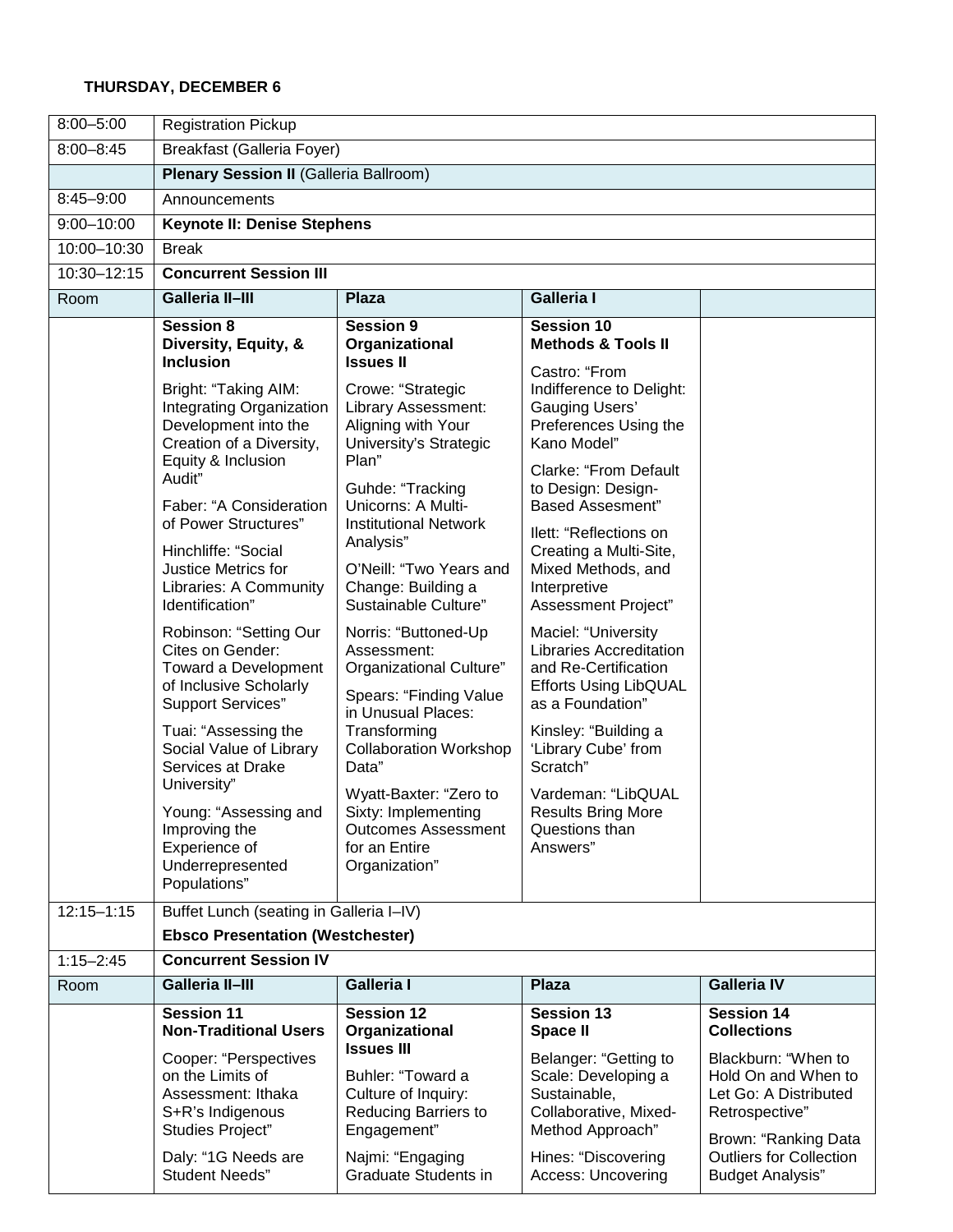|               | Littrell: "Tracking the<br>Elusive Undergraduate<br>Non-User"<br>Harlow: "Collaborative<br><b>Assessment for Student</b><br>Success: Analyzing<br>Nontraditional Students'<br><b>Library Perceptions"</b> | Research and Scholarly<br>Life Cycle Practices"<br>Scalf: "Choose Your<br>Adventure: A Library<br><b>Reorganization Case</b><br>Study"<br>Sweeney: "Coming Full<br>Circle: Exploring the<br>Life Cycle of a Staff<br><b>Training Program</b><br>Evaluation"<br>Vacek: "Diffusing<br><b>Organizational Change</b><br>through Service Design" | the Connection<br>Between Office<br>Spaces and the User<br>Experience"<br>Kyrillidou: "How Many<br>Seats Do We Need in<br>Our Library?"<br>Spears: "Where<br>Students Want to<br>Spend the Night: A<br>Two-Phase<br>Examination of<br>Overnight Study<br>Spaces" | <b>Edwards: "Collecting</b><br>Globally, Connecting<br>Locally"<br>Harker: "The<br><b>Collection Assessment</b><br>is Done Now What?"<br>Kemp: "Assessing<br><b>Textbook Cost and</b><br>Course Data"<br>Stovall: "Mining<br><b>EZProxy Data: User</b><br>Demographics and<br><b>Electronic Resources"</b> |
|---------------|-----------------------------------------------------------------------------------------------------------------------------------------------------------------------------------------------------------|---------------------------------------------------------------------------------------------------------------------------------------------------------------------------------------------------------------------------------------------------------------------------------------------------------------------------------------------|------------------------------------------------------------------------------------------------------------------------------------------------------------------------------------------------------------------------------------------------------------------|------------------------------------------------------------------------------------------------------------------------------------------------------------------------------------------------------------------------------------------------------------------------------------------------------------|
| $3:00 - 5:00$ | Poster Session II and Afternoon Refreshments (Woodway I)                                                                                                                                                  |                                                                                                                                                                                                                                                                                                                                             |                                                                                                                                                                                                                                                                  |                                                                                                                                                                                                                                                                                                            |
| $7:00 - 9:00$ | Conference Reception (Monarch)                                                                                                                                                                            |                                                                                                                                                                                                                                                                                                                                             |                                                                                                                                                                                                                                                                  |                                                                                                                                                                                                                                                                                                            |

## **FRIDAY, DECEMBER 7**

| $8:00 - 8:45$                                                                  | <b>Breakfast (Galleria Foyer)</b>                                                                                                                                                 |                                                                                                                                                                                      |                                                                                                                                                                                                                 |                                                                                                                                                                                        |
|--------------------------------------------------------------------------------|-----------------------------------------------------------------------------------------------------------------------------------------------------------------------------------|--------------------------------------------------------------------------------------------------------------------------------------------------------------------------------------|-----------------------------------------------------------------------------------------------------------------------------------------------------------------------------------------------------------------|----------------------------------------------------------------------------------------------------------------------------------------------------------------------------------------|
| 8:45-10:00                                                                     | <b>Practicums &amp; Panels</b>                                                                                                                                                    |                                                                                                                                                                                      |                                                                                                                                                                                                                 |                                                                                                                                                                                        |
| Room                                                                           | Plaza                                                                                                                                                                             | <b>Galleria IV</b>                                                                                                                                                                   |                                                                                                                                                                                                                 |                                                                                                                                                                                        |
| <b>Panels</b>                                                                  | Human Subject-Based<br>Library Research and<br>Professional Ethics: A<br><b>Panel Discussion</b><br>Brian W. Keith, Laura<br>I. Spears, Lisa<br>Hinchliffe, and Robert<br>Farrell | <b>ARL Library Impact</b><br>Framework<br>Sue Baughman                                                                                                                               |                                                                                                                                                                                                                 |                                                                                                                                                                                        |
| Room                                                                           | <b>Galleria III</b>                                                                                                                                                               | <b>Galleria</b> I                                                                                                                                                                    | <b>Galleria II</b>                                                                                                                                                                                              |                                                                                                                                                                                        |
| <b>Practicums</b><br>(Pre-<br>registration<br>required;<br>limit 50<br>people) | Assessing Librarian<br>Skills for the Future: A<br><b>Toolkit for Success</b><br>Elliot Felix, et al.                                                                             | <b>Identifying Alternative</b><br>Measures of Impact:<br><b>Telling the Story</b><br>Holly Mercer & Lynn<br>Silipigni Connaway                                                       | Critical Information<br>Literacy Instruction:<br>Using Outcomes to<br><b>Teach and Assess Big</b><br><b>Ideas that Matter</b><br>Megan Oakleaf & Josh<br>Hughey                                                 |                                                                                                                                                                                        |
| 10:00-10:30                                                                    | <b>Break</b>                                                                                                                                                                      |                                                                                                                                                                                      |                                                                                                                                                                                                                 |                                                                                                                                                                                        |
| 10:30-12:00                                                                    | <b>Concurrent Session V</b>                                                                                                                                                       |                                                                                                                                                                                      |                                                                                                                                                                                                                 |                                                                                                                                                                                        |
| Room                                                                           | <b>Galleria III</b>                                                                                                                                                               | <b>Plaza</b>                                                                                                                                                                         | <b>Galleria I</b>                                                                                                                                                                                               | <b>Galleria II</b>                                                                                                                                                                     |
|                                                                                | Session 15<br><b>User Experience</b>                                                                                                                                              | <b>Session 16</b><br><b>Measurement &amp;</b><br><b>Measures Indicators II</b>                                                                                                       | Session 17<br><b>Teaching &amp; Learning</b>                                                                                                                                                                    | Session 18<br><b>Services</b>                                                                                                                                                          |
|                                                                                | Boucher: "Making<br>Secret Shopper<br>Sustainable"<br>Chao: "Tell Me What<br>You Want:<br><b>Understanding User</b><br>Perspectives"<br>Darby: "Comparing<br>Apples to Oranges?   | Faber: "Beyond 'Will You<br>Make Me a Dashboard':<br><b>Meaningful Collaboration</b><br>on Visualization"<br>Luther: "Library<br>Continuous<br>Improvement through<br>Collaboration" | Bradley: "Assessing<br>Student Learning in<br>Library Instruction"<br>Clarke: "Information<br><b>Literacy Assessment</b><br>for Instruction<br>Improvement"<br>McMullin: "Developing<br><b>Library Learning</b> | Crowe: "Where Do We<br>Grow from Here?<br>Assessing the Impact<br>of a Digital Media<br>Commons"<br>Graff: "Benchmarking<br>Reference Data<br>Collection: The<br>Results of a National |